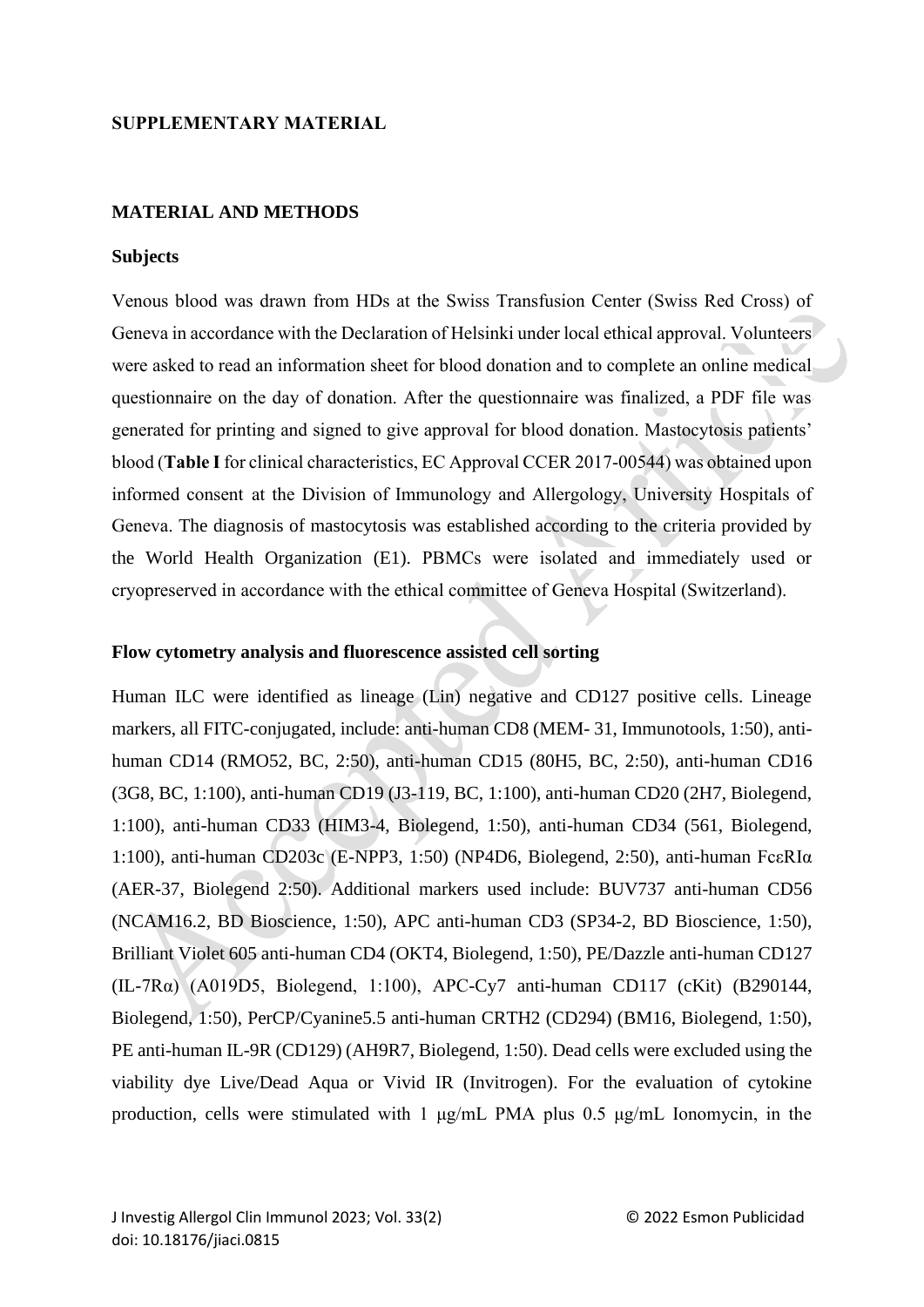presence of BrefeldinA (all from Sigma-Aldrich) for 3 h prior to intracellular staining. Intracellular staining was performed after fixation and permeabilization with 0.1% saponin (Sigma), using PE-Cy7 anti-human IL-13 (JES10-5A2, Biolegend, 1:50), PE anti-human IL-4 (11B11, Biolegend, 1:50), Brilliant Violet 421 anti-human IL-5 (TRFK5, Biolegend, 1:50) and Alexa Fluor 647 anti-human IL-9 (MH9A3, BD Bioscience, 1:50). Samples were acquired on a Fortessa flow cytometer (Becton-Dickinson, San Jose, CA) and data were analyzed using FlowJo software (TreeStar V.10). For ILC isolation, aliquots of cells were sorted to 98% purity using a FACSAria (Becton Dickinson). Human CD4 T cell subsets and Treg were identified using the following additional antibodies: Brilliant Violet 785 anti‐human CD45RO (UCHL1, Biolegend, 1:50), Brilliant Violet 711 anti‐human CXCR3 (1C6, Biolegend, 2:50), Brilliant Violet 650 anti‐human CD196 (CCR6) (G034E3, Biolegend, 2:50), Brilliant Violet 510 antihuman CD25 (B261355, Biolegend, 1:50). Cells were gated on live CD3<sup>+</sup>CD4<sup>+</sup>CD45RO<sup>+</sup> cells and the Th subsets were identified as follow: Th1 as CXCR3<sup>+</sup>CRTH2<sup>−</sup>CCR6<sup>-</sup>, Th\* CXCR3<sup>+</sup>CRTH2<sup>−</sup>CCR6<sup>+</sup>, Th2 as CRTH2<sup>+</sup>, Th17 as CXCR3<sup>−</sup>CRTH2<sup>−</sup>CCR6<sup>+</sup> and Treg as CD25<sup>+</sup>CD127<sup>low</sup>.

# **Cell culture**

For ILC2 expansion, freshly sorted ILC2 were cultured for 2 weeks in RPMI-1640 supplemented with 10% heat-inactivated FBS, IL-2 (100 U/mL), IL-7 (5 ng/ml) and by adding PHA (1 μg/ml) at day 0. Medium was replaced every 2–3 days and cell phenotype was verified by flow cytometry. When indicated, IL-9 (50 ng/ml, Adipogen), IL-33 (50 ng/ml, Adipogen), IL-1β (10 ng/ml, Adipogen), VEGF-A (10 ng/ml, Adipogen) and PGD2 (100 nM, Cayman Chemical) were added.

## **Source of mRNA sequencing data**

The expression level of IL-9R gene was assessed using previously published mRNA sequencing data of sorted human ILC and Th subsets (deposited in the ArrayExpress under accession number E-MTAB-8494). The raw count data were processed and converted to log2 normalized counts per million as described in Ercolano et al.(6)